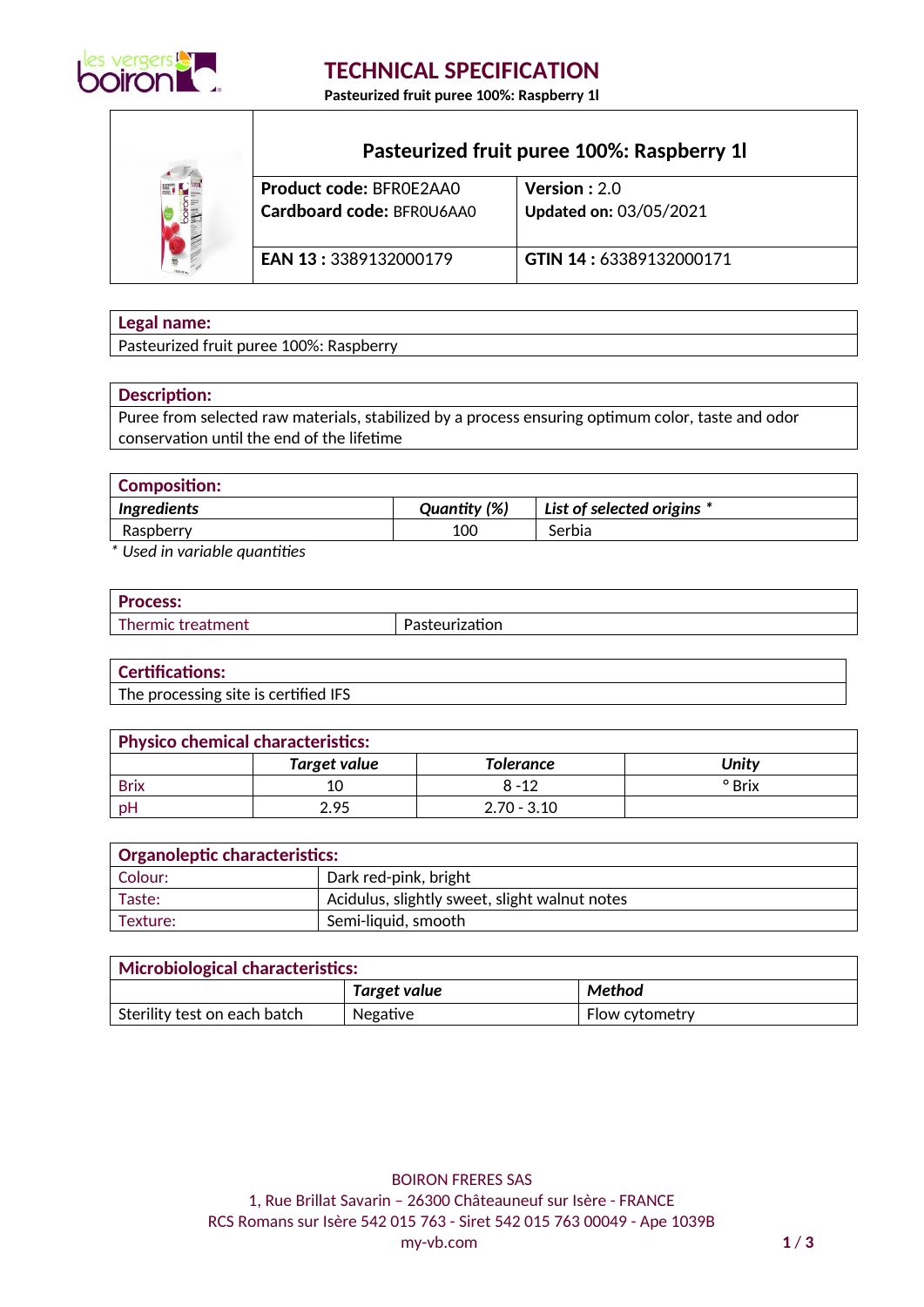

# **TECHNICAL SPECIFICATION**

**Pasteurized fruit puree 100%: Raspberry 1l**

| <b>Nutrition facts</b>    |                    |
|---------------------------|--------------------|
| Serving size: ¼ cup (66g) |                    |
| <b>Amount per serving</b> |                    |
| <b>Calories</b>           | 40                 |
| <b>Total Fat</b>          | 0g                 |
| <b>Saturated Fat</b>      | 0g                 |
| <b>Trans Fat</b>          | 0g                 |
| <b>Cholesterol</b>        | 0 <sub>mg</sub>    |
| Sodium                    | 0 <sub>mg</sub>    |
| <b>Total carbohydrate</b> | 9g                 |
| <b>Dietary Fiber</b>      | $<$ 1g             |
| <b>Total sugars</b>       | 6.3 <sub>g</sub>   |
| Included added sugars     | 0g                 |
| <b>Protein</b>            | 0g                 |
| Vitamin D                 | 0 <sub>mcg</sub>   |
| Calcium                   | 19.8 <sub>mg</sub> |
| Iron                      | 2.1mg              |
| Potassium                 | 171 <sub>mg</sub>  |

| ' Food diet:             |    |                              |     |
|--------------------------|----|------------------------------|-----|
| Halal certified product  | No | Suits to the vegetarian diet | Yes |
| Kosher certified product | No | Suits to the vegan diet      | Yes |
|                          |    | Suits to the coeliac diet    | Yes |

| Allergens according to Regulation (EU) N°1169/2011: |                         |                  |                            |
|-----------------------------------------------------|-------------------------|------------------|----------------------------|
|                                                     | Presence in the product | Presence on site | <b>Cross contamination</b> |
| Celery                                              | no                      | yes              | no                         |
| Crustaceans                                         | no                      | yes              | no                         |
| <b>Eggs</b>                                         | no                      | yes              | no                         |
| Fish                                                | no                      | yes              | no.                        |
| Gluten                                              | no                      | yes              | no                         |
| Lupin                                               | no                      | no               | no                         |
| <b>Milk</b>                                         | no                      | yes              | no                         |
| <b>Molluscs</b>                                     | no.                     | no               | no.                        |
| Mustard                                             | no                      | no               | no                         |
| <b>Peanuts</b>                                      | no                      | no               | no                         |
| Sesame seeds                                        | no                      | yes              | no                         |
| Soybeans                                            | no                      | yes              | no                         |
| <b>Nuts</b>                                         | no                      | yes              | no                         |
| <b>Sulfites</b>                                     | no                      | yes              | no                         |